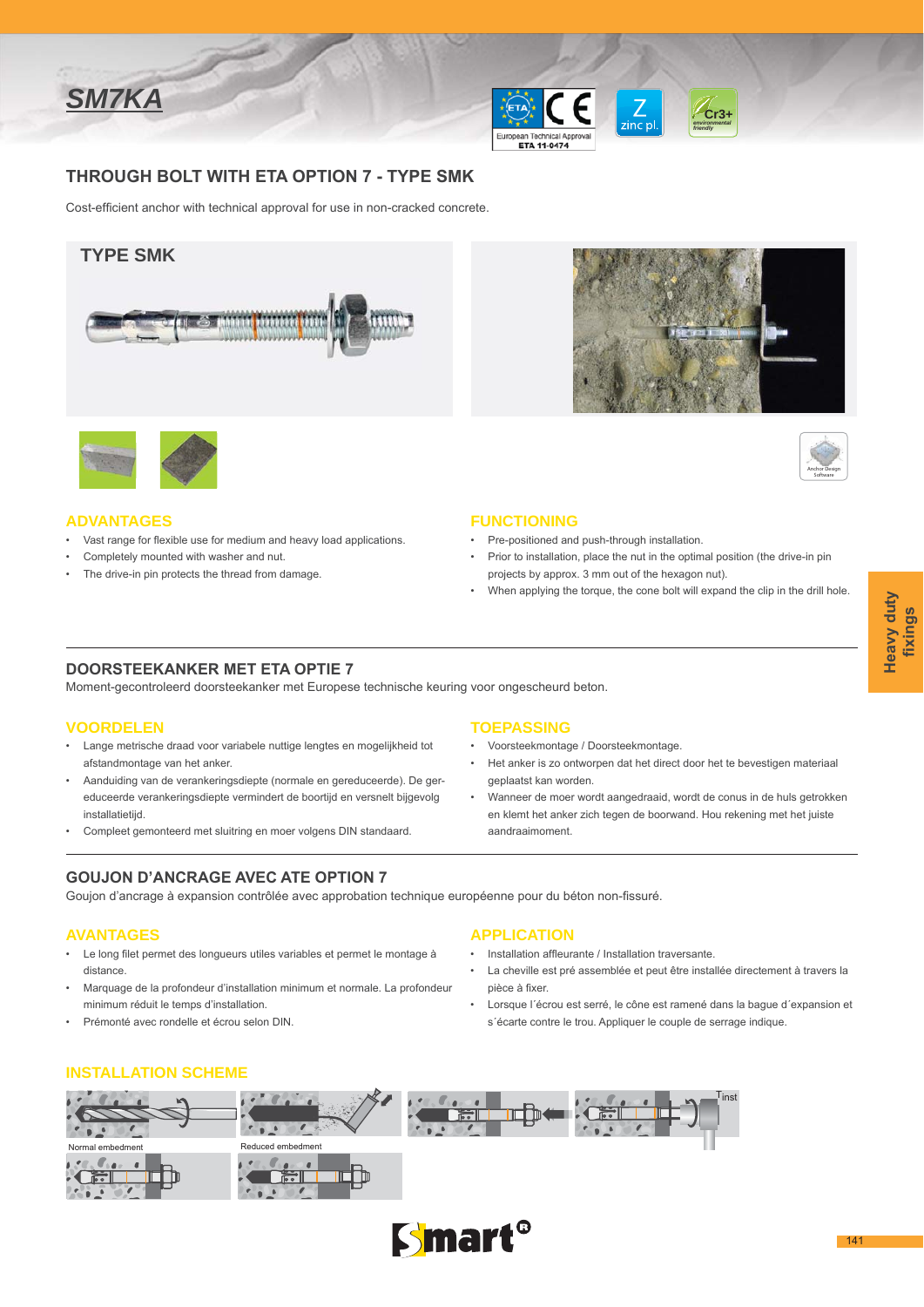| ۰ | __<br><b>Contract Contract Contract Contract Contract Contract Contract Contract Contract Contract Contract Contract C</b><br>۔۔۔۔ |   |
|---|------------------------------------------------------------------------------------------------------------------------------------|---|
|   | -<br><b>Contract Contract Contract Contract Contract Contract Contract Contract Contract Contract Contract Contract Co</b>         |   |
|   |                                                                                                                                    | - |

| d                      | I          | $d_0$          | $h_1$      | $T_{inst}$                        | $d_f$                     | $\mathsf{h}_{\scriptscriptstyle{\text{ef}}}$ | $t_{\rm fix}$           | SW |
|------------------------|------------|----------------|------------|-----------------------------------|---------------------------|----------------------------------------------|-------------------------|----|
| [mm]<br>M <sub>6</sub> | [mm]<br>60 | [mm]<br>6      | [mm]<br>55 | [Nm]<br>$\overline{\mathfrak{c}}$ | [mm]<br>$\overline{7}$    | [mm]<br>40                                   | [mm]<br>$\overline{c}$  | 10 |
| M <sub>6</sub>         | 70         | 6              | 55         | $\overline{7}$                    | 7                         | 40                                           | 12                      | 10 |
| M <sub>6</sub>         | 80         | $6\phantom{1}$ | 55         | $\overline{7}$                    | $\overline{7}$            | 40                                           | 22                      | 10 |
| M <sub>6</sub>         | 90         | 6              | 55         | $\overline{7}$                    | 7                         | 40                                           | 32                      | 10 |
| M <sub>6</sub>         | 100        | $\,6$          | 55         | $\overline{\mathfrak{c}}$         | $\overline{\mathcal{I}}$  | 40                                           | 42                      | 10 |
| M <sub>6</sub>         | 110        | 6              | 55         | $\overline{7}$                    | $\overline{\mathfrak{c}}$ | 40                                           | 52                      | 10 |
| M <sub>6</sub>         | 120        | $\,6$          | 55         | $\overline{\mathcal{I}}$          | $\overline{\mathcal{I}}$  | 40                                           | 62                      | 10 |
| M <sub>6</sub>         | 130        | 6              | 55         | $\overline{7}$                    | 7                         | 40                                           | 72                      | 10 |
| M <sub>6</sub>         | 140        | $\,6$          | 55         | $\overline{\mathfrak{c}}$         | $\overline{\mathcal{I}}$  | 40                                           | 82                      | 10 |
| M <sub>8</sub>         | 60         | 8              | 65         | 20                                | 9                         | 48                                           | $\overline{\mathbf{c}}$ | 13 |
| M <sub>8</sub>         | 65         | $\bf8$         | 65         | 20                                | $\boldsymbol{9}$          | 48                                           | $\overline{\mathbf{c}}$ | 13 |
| M <sub>8</sub>         | 75         | 8              | 65         | 20                                | 9                         | 48                                           | 5                       | 13 |
| M 8                    | 90         | $\bf8$         | 65         | 20                                | $\boldsymbol{9}$          | 48                                           | 20                      | 13 |
| M <sub>8</sub>         | 115        | 8              | 65         | 20                                | 9                         | 48                                           | 45                      | 13 |
| M 8                    | 130        | $\bf8$         | 65         | 20                                | $9\,$                     | 48                                           | 60                      | 13 |
| M 10                   | 70         | 10             | 70         | 35                                | 12                        | 55                                           | 5                       | 17 |
| M 10                   | 90         | 10             | 70         | 35                                | 12                        | 55                                           | 10                      | 17 |
| M 10                   | 120        | 10             | 70         | 35                                | 12                        | 55                                           | 40                      | 17 |
| M 10                   | 150        | 10             | 70         | 35                                | 12                        | 55                                           | 70                      | 17 |
| M 10                   | 170        | 10             | 70         | 35                                | 12                        | 55                                           | 90                      | 17 |
| M 10                   | 210        | 10             | 70         | 35                                | 12                        | 55                                           | 130                     | 17 |
| M 10                   | 230        | 10             | 85         | 35                                | 12                        | 65                                           | 150                     | 17 |
| M 12                   | 90         | 12             | 85         | 60                                | 14                        | 65                                           | 5                       | 19 |
| M 12                   | 100        | 12             | 85         | 60                                | 14                        | 65                                           | 10                      | 19 |
| M 12                   | 110        | 12             | 85         | 60                                | 14                        | 65                                           | 18                      | 19 |
| M 12                   | 140        | 12             | 85         | 60                                | 14                        | 65                                           | 48                      | 19 |
| M 12                   | 160        | 12             | 85         | 60                                | 14                        | 65                                           | 68                      | 19 |
| M 12                   | 180        | 12             | 85         | 60                                | 14                        | 65                                           | 88                      | 19 |
| M 12                   | 220        | 12             | 85         | 60                                | 14                        | 65                                           | 128                     | 19 |
| M 12                   | 250        | 12             | 85         | 60                                | 14                        | 65                                           | 158                     | 19 |
| M 14                   | 120        | 14             | 100        | 90                                | 16                        | 75                                           | 12                      | 22 |
| M 14                   | 145        | 14             | 100        | 90                                | 16                        | 75                                           | 37                      | 22 |
| M 14                   | 170        | 14             | 100        | 90                                | 16                        | 75                                           | 62                      | 22 |
| M 14                   | 220        | 14             | 100        | 90                                | 16                        | 75                                           | 112                     | 22 |
| M 14                   | 250        | 14             | 100        | 90                                | 16                        | 75                                           | 142                     | 22 |
| M 16                   | 125        | 16             | 110        | 120                               | 18                        | 84                                           | 5                       | 24 |
| M 16                   | 145        | 16             | 110        | 120                               | 18                        | 84                                           | 23                      | 24 |
| M 16                   | 170        | 16             | 110        | 120                               | 18                        | 84                                           | 48                      | 24 |
| M 16                   | 220        | 16             | 110        | 120                               | 18                        | 84                                           | 98                      | 24 |
| M 16                   | 250        | 16             | 110        | 120                               | 18                        | 84                                           | 128                     | 24 |
| M 16                   | 280        | 16             | 110        | 120                               | 18                        | 84                                           | 158                     | 24 |
| M 20                   | 170        | 20             | 135        | 240                               | 22                        | 103                                          | 23                      | 30 |
| M 20                   | 220        | 20             | 135        | 240                               | 22                        | 103                                          | 73                      | 30 |
| M 20                   | 270        | 20             | 135        | 240                               | 22                        | 103                                          | 123                     | 30 |



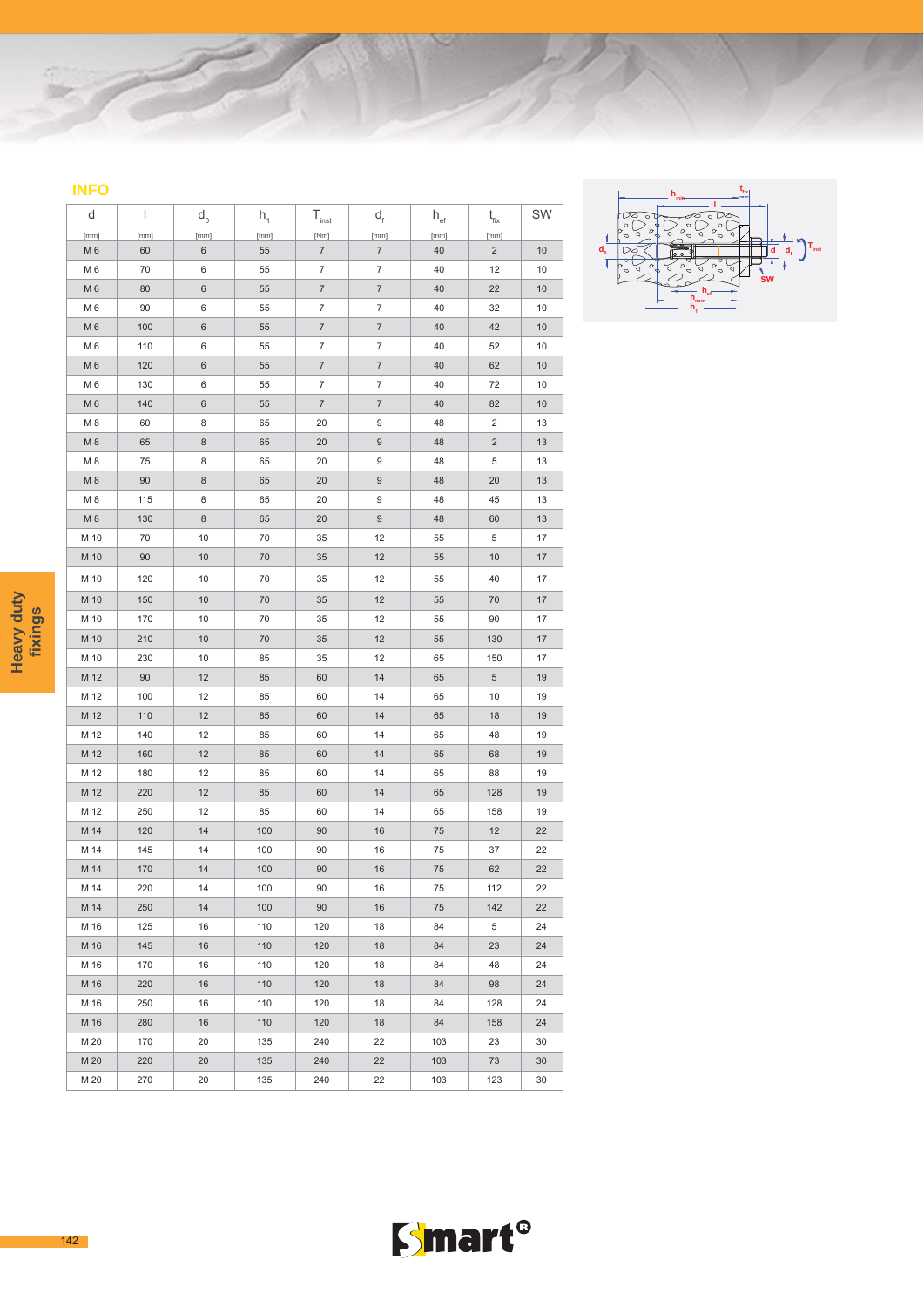|          |               | Carton box packing - Kartonverpakking - Boîte carton |     |  |
|----------|---------------|------------------------------------------------------|-----|--|
| size     | pgb code      | EAN <sub>13</sub>                                    |     |  |
| M 6x60   | SM7KA306060 Z | 5902134719740                                        | 200 |  |
| M 6x70   | SM7KA306070 Z | 5902134719757                                        | 200 |  |
| M 6x80   | SM7KA306080 Z | 5902134719764                                        | 200 |  |
| M 6x90   | SM7KA306090 Z | 5902134719771                                        | 200 |  |
| M 6x100  | SM7KA306100 Z | 5902134719788                                        | 200 |  |
| M 6x110  | SM7KA306110 Z | 5902134719795                                        | 200 |  |
| M 6x120  | SM7KA306120 Z | 5902134719801                                        | 100 |  |
| M 6x130  | SM7KA306130 Z | 5902134719818                                        | 100 |  |
| M 6x140  | SM7KA306140 Z | 5902134719825                                        | 100 |  |
| M 8x60   | SM7KA308060 Z | 5902134720029                                        | 200 |  |
| M 8x65   | SM7KA308065 Z | 5902134195728                                        | 200 |  |
| M 8x75   | SM7KA308075 Z | 5902134719832                                        | 100 |  |
| M 8x90   | SM7KA308090 Z | 5902134719849                                        | 100 |  |
| M 8x115  | SM7KA308115 Z | 5902134719856                                        | 100 |  |
| M 8x130  | SM7KA308130 Z | 5902134719863                                        | 100 |  |
| M 10x70  | SM7KA310070 Z | 5902134720036                                        | 100 |  |
| M 10x90  | SM7KA310090 Z | 5902134719870                                        | 100 |  |
| M 10x120 | SM7KA310120 Z | 5902134719887                                        | 50  |  |
| M 10x150 | SM7KA310150 Z | 5902134719894                                        | 50  |  |
| M 10x170 | SM7KA310170 Z | 5902134719900                                        | 50  |  |
| M 10x210 | SM7KA310210 Z | 5902134720043                                        | 50  |  |
| M 10x230 | SM7KA310230 Z | 5902134720050                                        | 50  |  |

| size     | pgb code             | EAN <sub>13</sub> |    |
|----------|----------------------|-------------------|----|
| M 12x90  | SM7KA312090 Z        | 5902134720067     | 50 |
| M 12x100 | SM7KA312100 Z        | 5902134195735     | 50 |
| M 12x110 | SM7KA312110 Z        | 5902134719917     | 50 |
| M 12x140 | SM7KA312140 Z        | 5902134719924     | 50 |
| M 12x160 | SM7KA312160 Z        | 5902134719931     | 50 |
| M 12x180 | SM7KA312180 Z        | 5902134719948     | 50 |
| M 12x220 | SM7KA312220 Z        | 5902134720074     | 50 |
| M 12x250 | SM7KA312250 Z        | 5902134720081     | 25 |
| M 14x120 | SM7KA314120 Z        | 5902134719955     | 25 |
| M 14x145 | SM7KA314145 Z        | 5902134719962     | 25 |
| M 14x170 | <b>SM7KA314170 Z</b> | 5902134719979     | 25 |
| M 14x220 | SM7KA314220 Z        | 5902134720098     | 25 |
| M 14x250 | SM7KA314250 Z        | 5902134720104     | 25 |
| M 16x125 | SM7KA316125 Z        | 5902134719986     | 25 |
| M 16x145 | SM7KA316145 Z        | 5902134719993     | 25 |
| M 16x170 | SM7KA316170 Z        | 5902134720005     | 25 |
| M 16x220 | SM7KA316220 Z        | 5902134720111     | 25 |
| M 16x250 | SM7KA316250 Z        | 5902134720128     | 25 |
| M 16x280 | SM7KA316280 Z        | 5902134720135     | 25 |
| M 20x170 | SM7KA320170 Z        | 5902134720012     | 20 |
| M 20x220 | SM7KA320220 Z        | 5902134720142     | 20 |
| M 20x270 | SM7KA320270 Z        | 5902134720159     | 20 |

Stainless steel A4 upon request.<br>Inox A4 op aanvraag.<br>Inox A4 sur demande.